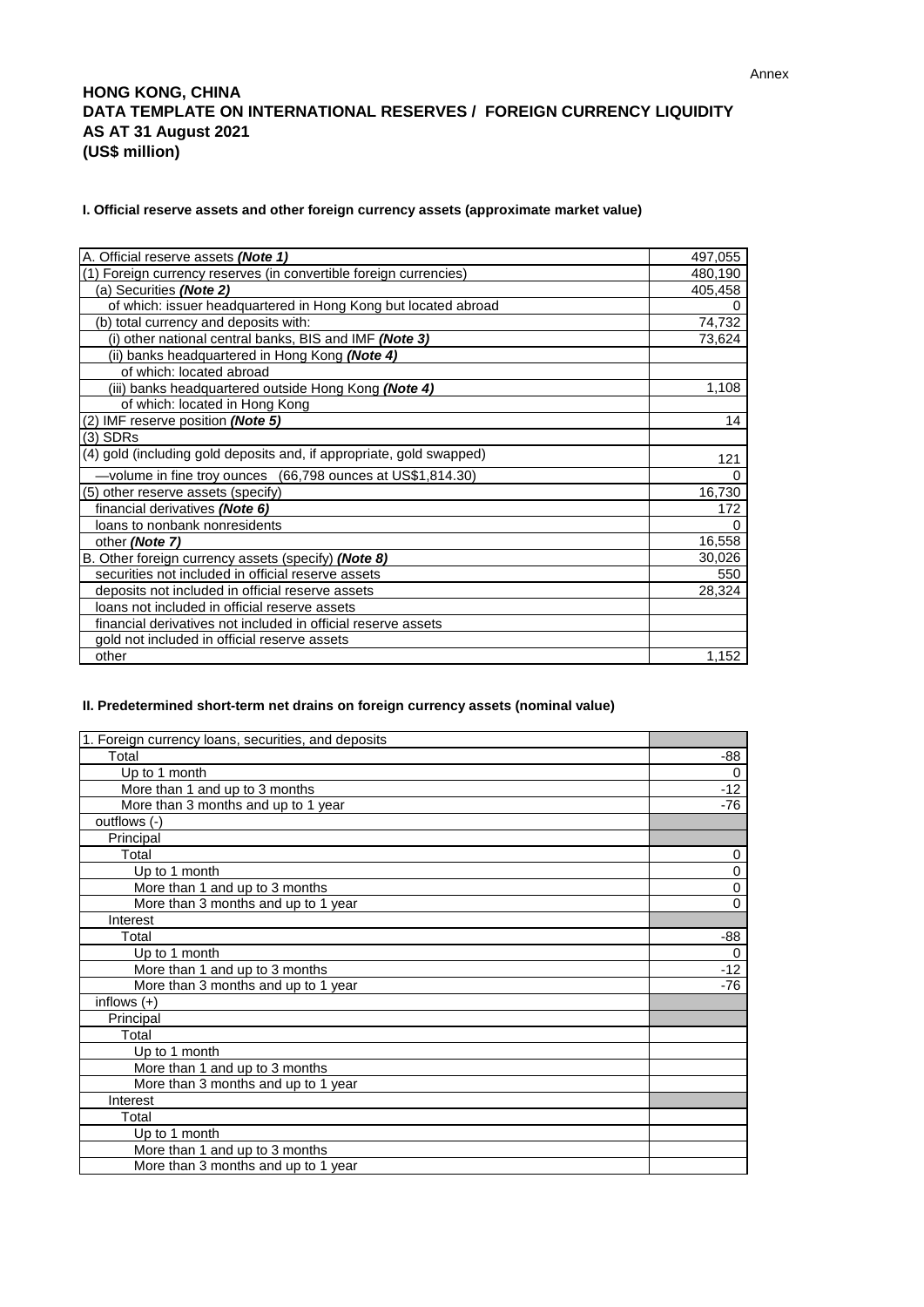| 2. Aggregate short and long positions in forwards and futures in foreign currencies vis-à-vis |        |
|-----------------------------------------------------------------------------------------------|--------|
| the domestic currency (including the forward leg of currency swaps)                           |        |
| (a) Short positions (-)                                                                       |        |
| Total                                                                                         | 0      |
| Up to 1 month                                                                                 | 0      |
| More than 1 and up to 3 months                                                                | 0      |
| More than 3 months and up to 1 year                                                           | 0      |
| (b) Long positions (+)                                                                        |        |
| Total                                                                                         | 0      |
| Up to 1 month                                                                                 | 0      |
| More than 1 and up to 3 months                                                                | 0      |
| More than 3 months and up to 1 year                                                           | 0      |
| 3. Other (specify)                                                                            |        |
| Total                                                                                         | -399   |
| Up to 1 month                                                                                 | $-399$ |
| More than 1 and up to 3 months                                                                | 0      |
| More than 3 months and up to 1 year                                                           | 0      |
| outflows related to repos (-)                                                                 |        |
| Total                                                                                         | -320   |
| Up to 1 month                                                                                 | -320   |
| More than 1 and up to 3 months                                                                | 0      |
| More than 3 months and up to 1 year                                                           | 0      |
| inflows related to reverse repos (+)                                                          |        |
| Total                                                                                         |        |
| Up to 1 month                                                                                 |        |
| More than 1 and up to 3 months                                                                |        |
| More than 3 months and up to 1 year                                                           |        |
| trade credit $\overline{(-)}$                                                                 |        |
| Total                                                                                         |        |
| Up to 1 month                                                                                 |        |
| More than 1 and up to 3 months                                                                |        |
| More than 3 months and up to 1 year                                                           |        |
| trade credit $(+)$                                                                            |        |
| Total                                                                                         |        |
| Up to 1 month                                                                                 |        |
| More than 1 and up to 3 months                                                                |        |
| More than 3 months and up to 1 year                                                           |        |
| other accounts payable (-)                                                                    |        |
| Total                                                                                         | -79    |
| Up to 1 month                                                                                 | $-79$  |
| More than 1 and up to 3 months                                                                | 0      |
| More than 3 months and up to 1 year                                                           | 0      |
| other accounts receivable (+)                                                                 |        |
| Total                                                                                         |        |
| Up to 1 month                                                                                 |        |
| More than 1 and up to 3 months                                                                |        |
| More than 3 months and up to 1 year                                                           |        |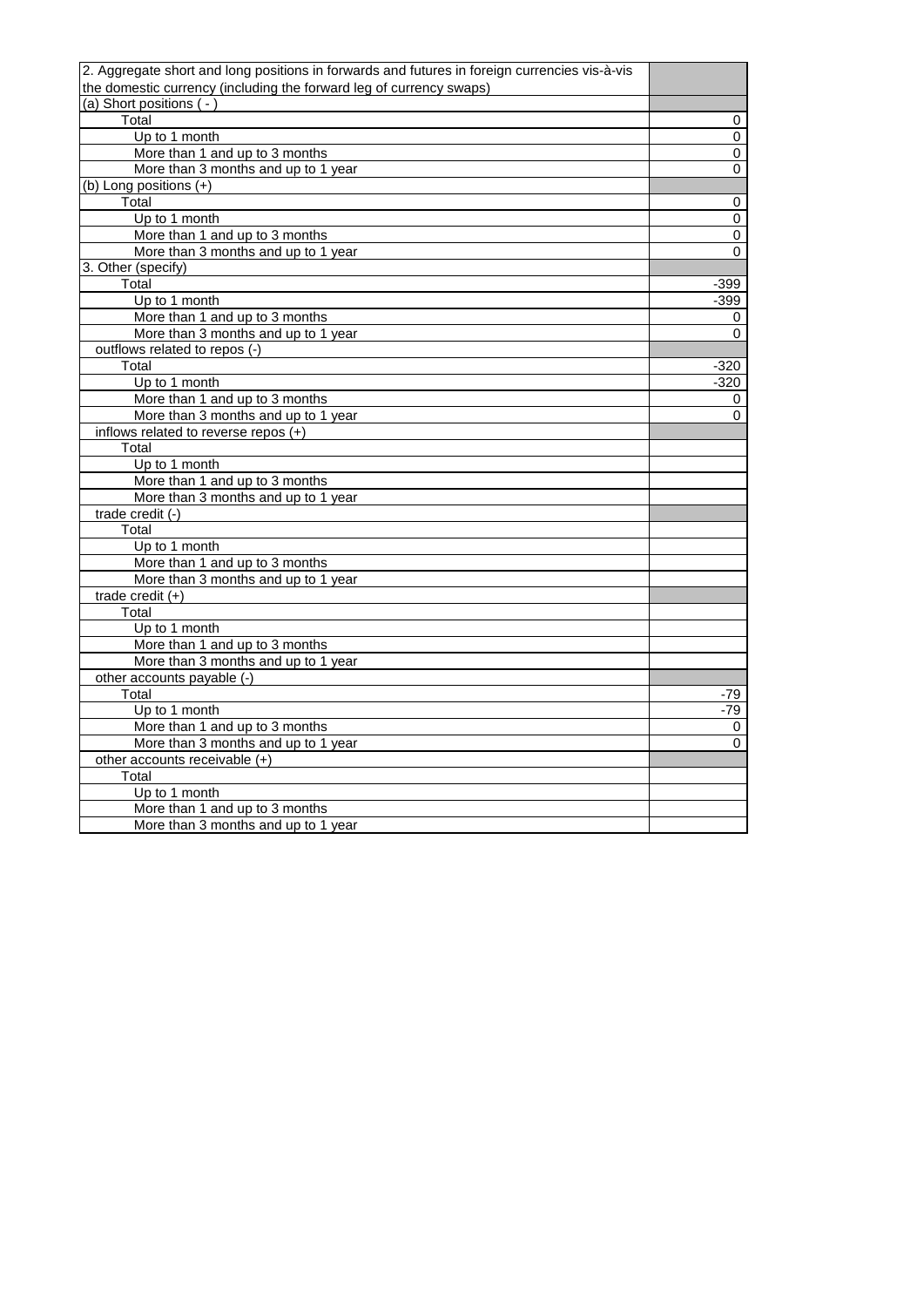# **III. Contingent short-term net drains on foreign currency assets (nominal value)**

| 1. Contingent liabilities in foreign currency                                            |          |
|------------------------------------------------------------------------------------------|----------|
| Total                                                                                    | -1,417   |
| Up to 1 month                                                                            | $-1.417$ |
| More than 1 and up to 3 months                                                           |          |
| More than 3 months and up to 1 year                                                      |          |
| (a) Collateral guarantees on debt falling due within 1 year                              |          |
| Total                                                                                    |          |
| Up to 1 month                                                                            |          |
| More than 1 and up to 3 months                                                           |          |
| More than 3 months and up to 1 year                                                      |          |
| (b) Other contingent liabilities (Note 9)                                                |          |
| Total                                                                                    | $-1,417$ |
| Up to 1 month                                                                            | $-1.417$ |
| More than 1 and up to 3 months                                                           |          |
| More than 3 months and up to 1 year                                                      |          |
| 2. Foreign currency securities issued with embedded options (puttable bonds)             |          |
| Total                                                                                    |          |
| 3. Undrawn, unconditional credit lines provided by:                                      |          |
| Total                                                                                    |          |
| Up to 1 month                                                                            |          |
|                                                                                          |          |
| More than 1 and up to 3 months                                                           |          |
| More than 3 months and up to 1 year                                                      |          |
| (a) other national monetary authorities, BIS, IMF, and other international organizations |          |
| Total                                                                                    |          |
| Up to 1 month                                                                            |          |
| More than 1 and up to 3 months                                                           |          |
| More than 3 months and up to 1 year                                                      |          |
| other national monetary authorities (+)                                                  |          |
| Total                                                                                    |          |
| Up to 1 month                                                                            |          |
| More than 1 and up to 3 months                                                           |          |
| More than 3 months and up to 1 year                                                      |          |
| BIS $\overline{(+)}$                                                                     |          |
| Total                                                                                    |          |
| Up to 1 month                                                                            |          |
| More than 1 and up to 3 months                                                           |          |
| More than 3 months and up to 1 year                                                      |          |
| $IMF (+)$                                                                                |          |
| Total                                                                                    |          |
| Up to 1 month                                                                            |          |
| More than 1 and up to 3 months                                                           |          |
|                                                                                          |          |
| More than 3 months and up to 1 year                                                      |          |
| Other International Organizations (+)                                                    |          |
| Total                                                                                    |          |
| Up to 1 month                                                                            |          |
| More than 1 and up to 3 months                                                           |          |
| More than 3 months and up to 1 year                                                      |          |
| (b) with banks and other financial institutions headquartered in Hong Kong (+)           |          |
| Total                                                                                    |          |
| Up to 1 month                                                                            |          |
| More than 1 and up to 3 months                                                           |          |
| More than 3 months and up to 1 year                                                      |          |
| (c) with banks and other financial institutions headquartered outside Hong Kong (+)      |          |
| Total                                                                                    |          |
| Up to 1 month                                                                            |          |
| More than 1 and up to 3 months                                                           |          |
| More than 3 months and up to 1 year                                                      |          |
| 4. Undrawn, unconditional credit lines provided to:                                      |          |
| Total                                                                                    |          |
| Up to 1 month                                                                            |          |
| More than 1 and up to 3 months                                                           |          |
| More than 3 months and up to 1 year                                                      |          |
|                                                                                          |          |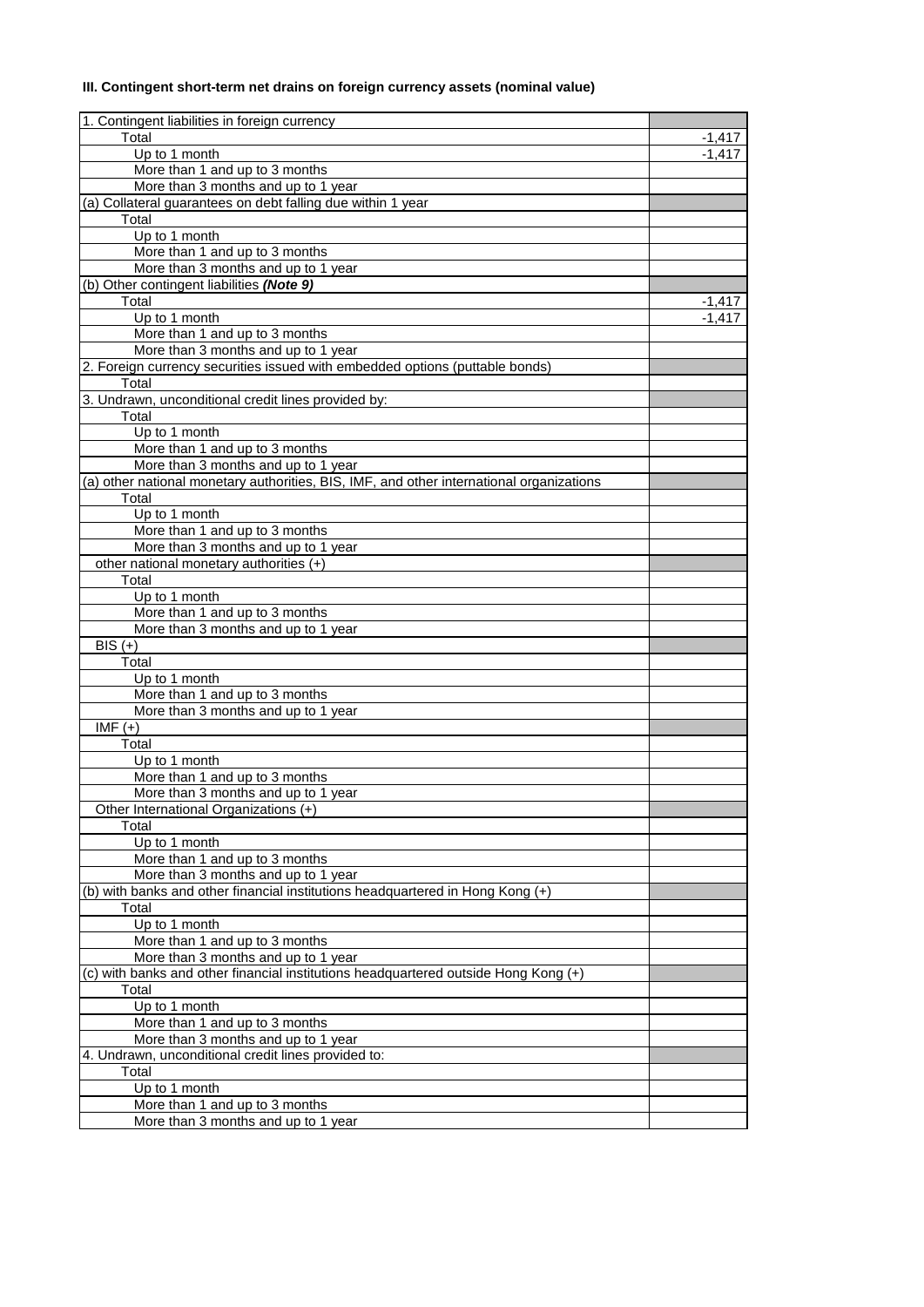| (a) other national monetary authorities, BIS, IMF, and other international organizations      |  |
|-----------------------------------------------------------------------------------------------|--|
| Total                                                                                         |  |
| Up to 1 month                                                                                 |  |
| More than 1 and up to 3 months                                                                |  |
| More than 3 months and up to 1 year                                                           |  |
| other national monetary authorities (-)                                                       |  |
| Total                                                                                         |  |
| Up to 1 month                                                                                 |  |
|                                                                                               |  |
| More than 1 and up to 3 months                                                                |  |
| More than 3 months and up to 1 year                                                           |  |
| $BIS$ $(-)$                                                                                   |  |
| Total                                                                                         |  |
| Up to 1 month                                                                                 |  |
| More than 1 and up to 3 months                                                                |  |
| More than 3 months and up to 1 year                                                           |  |
| $IMF(-)$                                                                                      |  |
| Total                                                                                         |  |
| Up to 1 month                                                                                 |  |
| More than 1 and up to 3 months                                                                |  |
|                                                                                               |  |
| More than 3 months and up to 1 year                                                           |  |
| Other International Organizations (-)                                                         |  |
| Total                                                                                         |  |
| Up to 1 month                                                                                 |  |
| More than 1 and up to 3 months                                                                |  |
| More than 3 months and up to 1 year                                                           |  |
| (b) banks and other financial institutions headquartered in Hong Kong (-)                     |  |
| Total                                                                                         |  |
| Up to 1 month                                                                                 |  |
| More than 1 and up to 3 months                                                                |  |
| More than 3 months and up to 1 year                                                           |  |
| (c) banks and other financial institutions headquartered outside Hong Kong (-)                |  |
| Total                                                                                         |  |
|                                                                                               |  |
| Up to 1 month                                                                                 |  |
| More than 1 and up to 3 months                                                                |  |
| More than 3 months and up to 1 year                                                           |  |
| 5. Aggregate short and long positions of options in foreign currencies vis-à-vis the domestic |  |
| currency                                                                                      |  |
| (a) Short positions                                                                           |  |
| Total                                                                                         |  |
| Up to 1 month                                                                                 |  |
| More than 1 and up to 3 months                                                                |  |
| More than 3 months and up to 1 year                                                           |  |
| (i) Bought puts                                                                               |  |
| Total                                                                                         |  |
| Up to 1 month                                                                                 |  |
| More than 1 and up to 3 months                                                                |  |
|                                                                                               |  |
| More than 3 months and up to 1 year                                                           |  |
| (ii) Written calls                                                                            |  |
| Total                                                                                         |  |
| Up to 1 month                                                                                 |  |
| More than 1 and up to 3 months                                                                |  |
| More than 3 months and up to 1 year                                                           |  |
| (b) Long positions                                                                            |  |
| Total                                                                                         |  |
| Up to 1 month                                                                                 |  |
| More than 1 and up to 3 months                                                                |  |
| More than 3 months and up to 1 year                                                           |  |
| (i) Bought calls                                                                              |  |
| Total                                                                                         |  |
|                                                                                               |  |
| Up to 1 month                                                                                 |  |
| More than 1 and up to 3 months                                                                |  |
| More than 3 months and up to 1 year                                                           |  |
| (ii) Written puts                                                                             |  |
| Total                                                                                         |  |
| Up to 1 month                                                                                 |  |
| More than 1 and up to 3 months                                                                |  |
| More than 3 months and up to 1 year                                                           |  |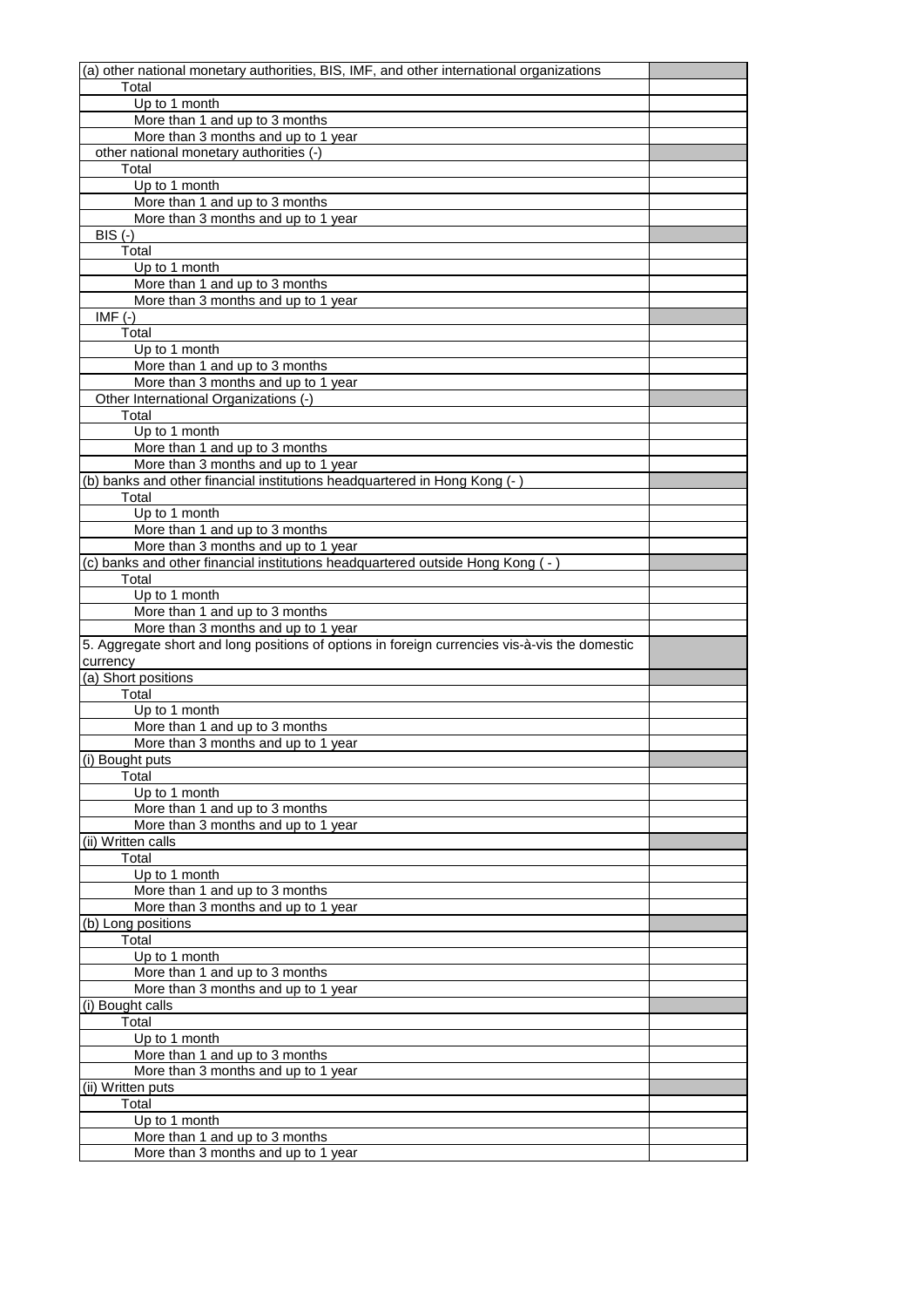| PRO MEMORIA: In-the-money options                                     |  |
|-----------------------------------------------------------------------|--|
| (1) At current exchange rate                                          |  |
| (a) Short position                                                    |  |
| Total                                                                 |  |
| Up to 1 month                                                         |  |
| More than 1 and up to 3 months<br>More than 3 months and up to 1 year |  |
| (b) Long position                                                     |  |
| Total                                                                 |  |
| Up to 1 month                                                         |  |
| More than 1 and up to 3 months                                        |  |
| More than 3 months and up to 1 year                                   |  |
| $(2) + 5$ % (depreciation of 5%)                                      |  |
| (a) Short position                                                    |  |
| Total                                                                 |  |
| Up to 1 month                                                         |  |
| More than 1 and up to 3 months                                        |  |
| More than 3 months and up to 1 year<br>(b) Long position              |  |
| Total                                                                 |  |
| Up to 1 month                                                         |  |
| More than 1 and up to 3 months                                        |  |
| More than 3 months and up to 1 year                                   |  |
| $(3) - 5$ % (appreciation of 5%)                                      |  |
| (a) Short position                                                    |  |
| Total                                                                 |  |
| Up to 1 month                                                         |  |
| More than 1 and up to 3 months<br>More than 3 months and up to 1 year |  |
| (b) Long position                                                     |  |
| Total                                                                 |  |
| Up to 1 month                                                         |  |
| More than 1 and up to 3 months                                        |  |
| More than 3 months and up to 1 year                                   |  |
| $(4) + 10$ % (depreciation of 10%)                                    |  |
| (a) Short position                                                    |  |
| Total                                                                 |  |
| Up to 1 month                                                         |  |
| More than 1 and up to 3 months<br>More than 3 months and up to 1 year |  |
| (b) Long position                                                     |  |
| Total                                                                 |  |
| Up to 1 month                                                         |  |
| More than 1 and up to 3 months                                        |  |
| More than 3 months and up to 1 year                                   |  |
| (5) - 10 % (appreciation of 10%)                                      |  |
| (a) Short position                                                    |  |
| Total                                                                 |  |
| Up to 1 month<br>More than 1 and up to 3 months                       |  |
| More than 3 months and up to 1 year                                   |  |
| (b) Long position                                                     |  |
| Total                                                                 |  |
| Up to 1 month                                                         |  |
| More than 1 and up to 3 months                                        |  |
| More than 3 months and up to 1 year                                   |  |
| (6) Other (specify)                                                   |  |
| (a) Short position                                                    |  |
| Total                                                                 |  |
| Up to 1 month<br>More than 1 and up to 3 months                       |  |
| More than 3 months and up to 1 year                                   |  |
| (b) Long position                                                     |  |
| Total                                                                 |  |
| Up to 1 month                                                         |  |
| More than 1 and up to 3 months                                        |  |
| More than 3 months and up to 1 year                                   |  |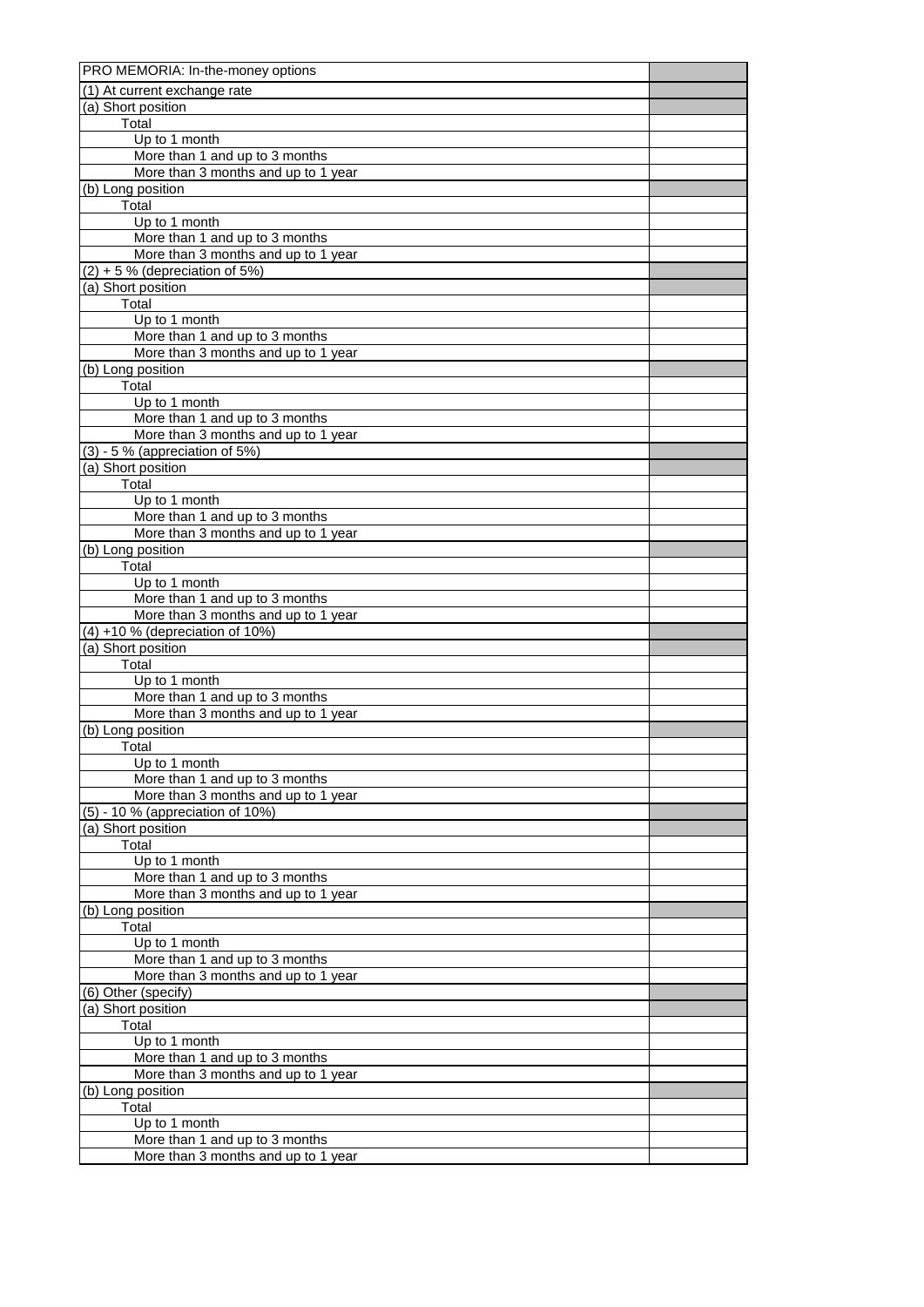#### **IV. Memo items**

| (1) To be reported with standard periodicity and timeliness:                                   |          |
|------------------------------------------------------------------------------------------------|----------|
| (a) short-term domestic currency debt indexed to the exchange rate                             |          |
| (b) financial instruments denominated in foreign currency and settled by other means (e.g.,    |          |
| in domestic currency)                                                                          |          |
| nondeliverable forwards                                                                        |          |
| short positions                                                                                |          |
| long positions                                                                                 |          |
| other instruments                                                                              |          |
| (c) pledged assets                                                                             | 1,215    |
| included in reserve assets (Note 10)                                                           | 1,215    |
| included in other foreign currency assets                                                      |          |
| (d) securities lent and on repo                                                                | 326      |
| lent or repoed and included in Section I (Note 11)                                             | $-3.453$ |
| lent or repoed but not included in Section I                                                   |          |
| borrowed or acquired and included in Section I                                                 |          |
| borrowed or acquired but not included in Section I (Note 12)                                   | 3,779    |
| (e) financial derivative assets (net, marked to market) (Note 13)                              | 172      |
| forwards                                                                                       | 164      |
| futures                                                                                        | 15       |
| swaps                                                                                          | -7       |
| options                                                                                        | $\Omega$ |
| other                                                                                          |          |
| (f) derivatives (forward, futures, or options contracts) that have a residual maturity greater |          |
| than one year, which are subject to margin calls.                                              | 0        |
| Aggregate short and long positions in forwards and futures in foreign currencies vis-à-vis the |          |
| domestic currency (including the forward leg of currency swaps)                                | 0        |
| (a) short positions $(-)$                                                                      | 0        |
| (b) long positions (+)                                                                         | 0        |
| Aggregate short and long positions of options in foreign currencies vis-à-vis the domestic     |          |
| currency                                                                                       |          |
| (a) short positions                                                                            |          |
| (i) bought puts                                                                                |          |
| (ii) written calls                                                                             |          |
| (b) long positions                                                                             |          |
| (i) bought calls                                                                               |          |
| (ii) written puts                                                                              |          |
| (2) To be disclosed less frequently:                                                           |          |
| (a) currency composition of reserves (by groups of currencies) (Note 14)                       |          |
| currencies in SDR basket                                                                       |          |
| Currency Composition of Reserves, Denominated in Euros                                         |          |
| Currency Composition of Reserves, Denominated in Japanese Yen                                  |          |
| Currency Composition of Reserves, Denominated in UK Pound Sterling                             |          |
| Currency Composition of Reserves, Denominated in US Dollars                                    |          |
| currencies not in SDR basket                                                                   |          |

### **Notes**:

1. Item I.A "Official reserve assets" represents the data item "International Reserves" that has been disseminated in accordance with the International Monetary Fund's (IMF) Special Data Dissemination Standard (SDDS). The basis for compilation of these statistics for Hong Kong is detailed in the IMF's Dissemination Standards Bulletin Board (DSBB.IMF.ORG) under "Summary Methodology".

2. Item I.A(1)(a) "Securities" comprises highly liquid, marketable equity and debt securities.

3. Item I.A(1)(b)(i) "Total currency and deposits with other national central banks, BIS and IMF" comprises deposits with other national central banks, the Bank for International Settlements and the World Bank.

4. Item I.A(1)(b)(ii) and (iii) "Total currency and deposits with banks headquartered in and outside Hong Kong" comprise deposit accounts with commercial banks.

5. Item I.A(2) "IMF reserve position" comprises lending to the IMF under the New Arrangements to Borrow (NAB).

6. Item I.A(5) "Financial Derivatives" comprises the net marked-to-market value of forward foreign exchange contracts, swap contracts and options contracts, and the unsettled amounts of revaluation gains and losses for futures contracts.